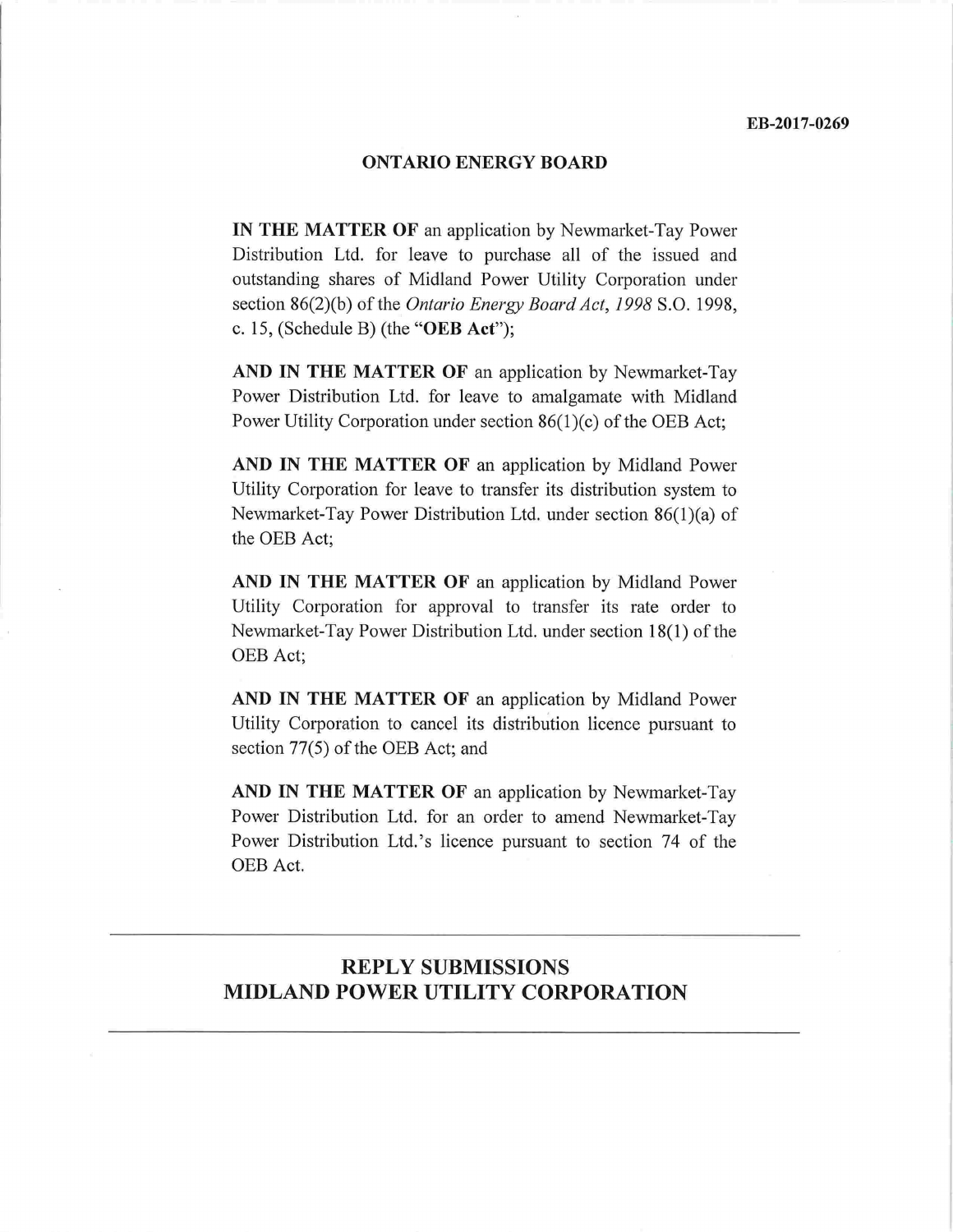EB-2017-0269 Newmarket-Tay Power Distribution Ltd. and Midland Power Utility Corporation Midland Power Utility Corporation Reply Submission March 21, 2018 Page 2 of 4

March 21st, 2018

## BORDEN LADNER GERVAIS LLP

Barristers and Solicitors Bay Adelaide Centre, East Tower 22 Adelaide St W. Toronto, Ontario M5H 4E3

#### J. Mark Rodger

Tel: (416) 367-6190 Fax: (416) 361-7088 mrodger@b1g.com

Counsel to the Applicant Midland Power Utility Corporation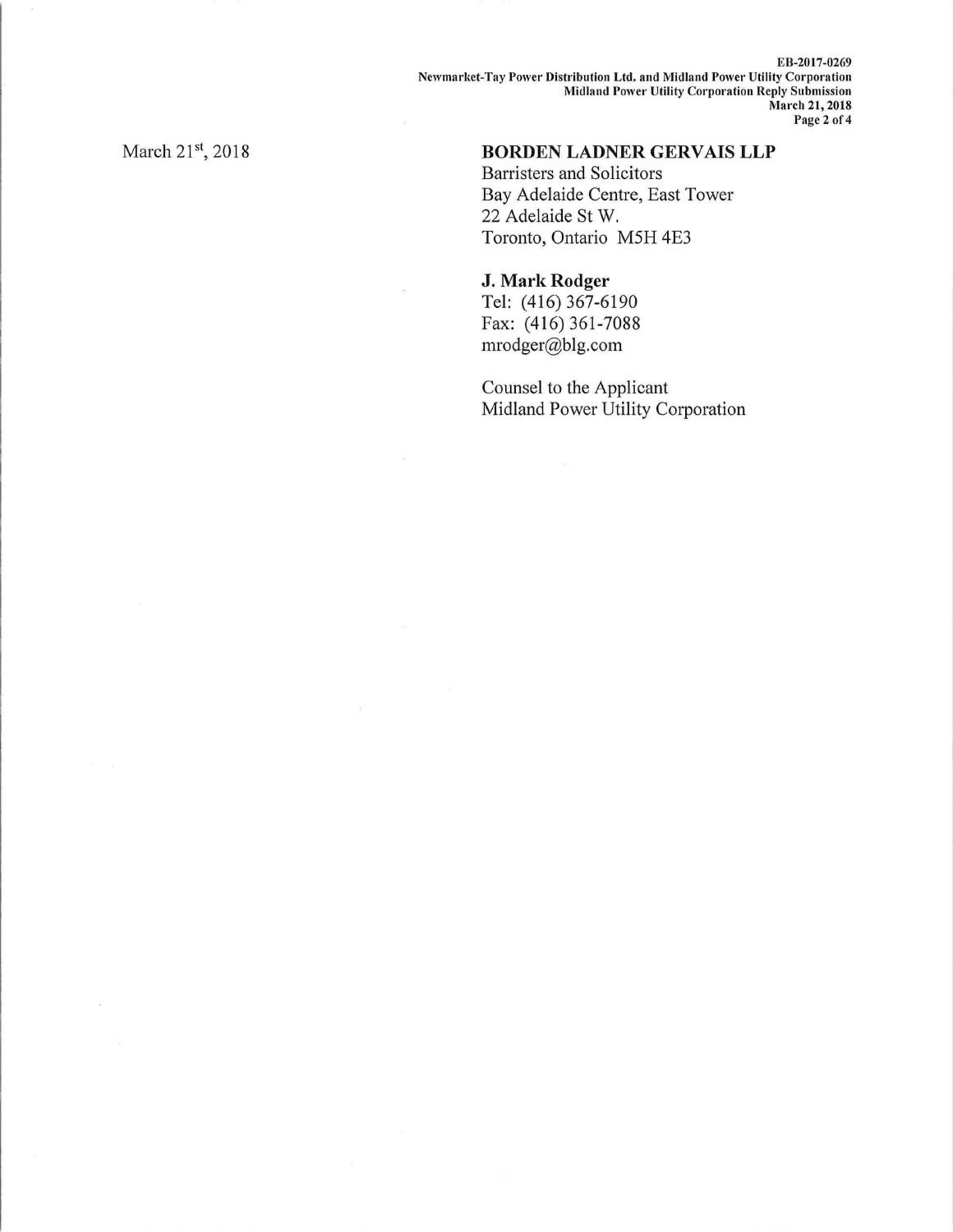### REPLY SUBMISSION MIDLAND POWER UTILITY CORPORATION

## DELIVERED MARCH 21ST, 2018

#### 1. INTRODUCTION

On July 14, 2017, Newmarket-Tay Power Distribution Ltd. ("NT Power") and Midland Power Utility Corporation ("MPUC" and together with NT Power, the "Parties") filed with the Ontario Energy Board (the "OEB" or "Board") an application under Section 86(2)(b) of the *Ontario* Energy Board Act, 1998 S.O. 1998, c.15, Sched. B requesting various approvals to facilitate the acquisition of MPUC by NT Power (the "Application") (together, the "Combined Utility").

### 2. REPLY ARGUMENT

MPUC has had the opportunity to review the reply argument of NT Power filed with the Board on March 21, 2018, and MPUC adopts the NT Power submissions in full.

In addition, MPUC would like to make the following comments in response to certain Board Staff submissions.

Beyond the fundamental misunderstanding of the proposed transaction cost savings made by Board Staff in its submissions filed on March 14, 2018, as noted by NT Power in its reply argument,<sup>1</sup> it appears to MPUC that Board Staff have also misconstrued the essential standard against which LDC consolidation applications are adjudicated by the Board.

For example, with respect to the NT Power's earnings sharing plan, Board Staff submits that the proposal is evidence of "the less than ideal analysis and planning conducted for how NT Power, as consolidated entity, [sic] would achieve savings over the deferral period."<sup>2</sup>

Further, regarding the impact on financial viability, Board Staff critiques the NT Power proposal on the basis of a hypothetical circumstance in which future financial institutions deem the Combined Utility to be over-leveraged. Simultaneously, Board Staff acknowledges that there are no immediate concerns regarding NT Power's capacity to undertake the acquisition of MPUC, nor any evidence that the hypothetical would apply.<sup>3</sup>

MPUC submits that Board Staff's inclusion of hypothetical situations and the standard of "the ideal" in assessing MAAD applications are neither helpful nor consistent with the Board's

<sup>&</sup>lt;sup>1</sup> NT Power Reply Argument, dated March 21, 2018 at paragraph 12, citing OEB Staff Submission, dated March 14, 2018 at pg. 6 [Staff Submissions].

<sup>2</sup> Staff Submissions at p. 13.

<sup>3</sup> Staff Submissions at p. 19.